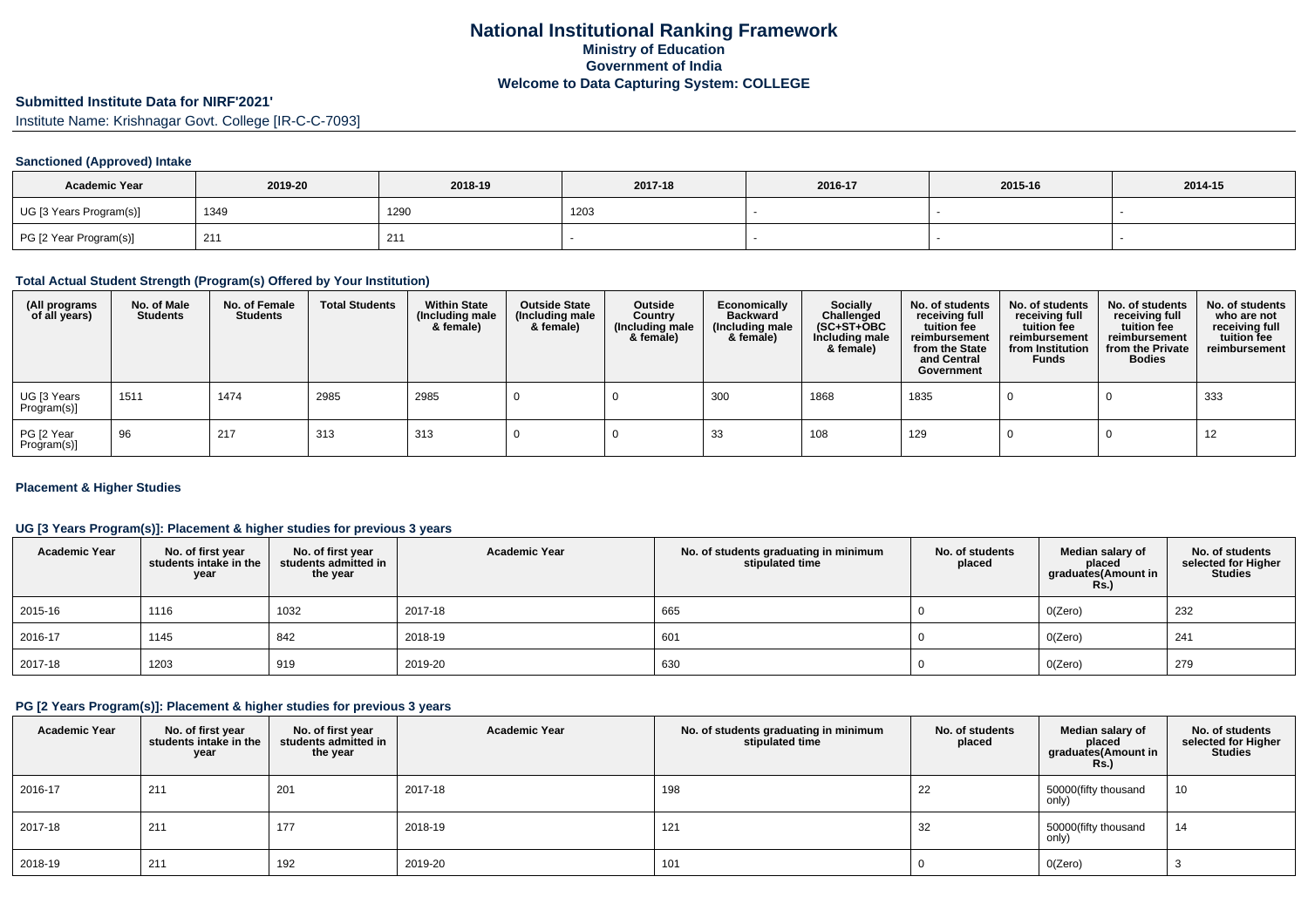#### **Financial Resources: Utilised Amount for the Capital expenditure for previous 3 years**

| <b>Academic Year</b>                                                                            | 2019-20                                                       | 2018-19                                                                                              | 2017-18                                                                                   |
|-------------------------------------------------------------------------------------------------|---------------------------------------------------------------|------------------------------------------------------------------------------------------------------|-------------------------------------------------------------------------------------------|
|                                                                                                 | <b>Utilised Amount</b>                                        | <b>Utilised Amount</b>                                                                               | <b>Utilised Amount</b>                                                                    |
|                                                                                                 |                                                               | Annual Capital Expenditure on Academic Activities and Resources (excluding expenditure on buildings) |                                                                                           |
| Library                                                                                         | 95000 (Rupees ninety five thousand only)                      | 100000 (rupees one lakh only)                                                                        | 100000 (rupees one lakh only)                                                             |
| New Equipment for Laboratories                                                                  | 3550000 (Rupees thirty five lakhs fifty thousand only)        | 2495451 (Rupees twenty four lakhs ninety five thousand four<br>hundred and fifty one only)           | 1331933 (Rupees thirteen lakh thirty one thousand nine<br>hundred and thirty three only)  |
| Other expenditure on creation of Capital Assets (excluding<br>expenditure on Land and Building) | 2433000 (Rupees twenty four lakhs thirty three thousand only) | 9082140 (Rupees ninety lakhs eighty two thousand one<br>hundred and forty only)                      | 8754182 (Rupees eighty even lakhs fifty four thousand one<br>hundred and eighty two only) |

## **Financial Resources: Utilised Amount for the Operational expenditure for previous 3 years**

| <b>Academic Year</b>                                                                                                                                                                            | 2019-20                                                                                        | 2018-19                                                                                   | 2017-18                                                                                     |
|-------------------------------------------------------------------------------------------------------------------------------------------------------------------------------------------------|------------------------------------------------------------------------------------------------|-------------------------------------------------------------------------------------------|---------------------------------------------------------------------------------------------|
|                                                                                                                                                                                                 | <b>Utilised Amount</b>                                                                         | <b>Utilised Amount</b>                                                                    | <b>Utilised Amount</b>                                                                      |
|                                                                                                                                                                                                 |                                                                                                | <b>Annual Operational Expenditure</b>                                                     |                                                                                             |
| Salaries (Teaching and Non Teaching staff)                                                                                                                                                      | 76416314 (Rupees seven crore sixty four lakhs sixteen<br>thousand three hundred fourteen only) | 70887111 (Rupees seven crore eight lakh eighty seven<br>thousand one hundred eleven only) | 76799089 (Rupees seven crore sixty seven lakh ninety nine<br>thousand and eighty nine only) |
| Maintenance of Academic Infrastructure or consumables and<br>other running expenditures (excluding maintenance of hostels<br>and allied services, rent of the building, depreciation cost, etc) | 1550000 (Rupees fifteen lakhs fifty thousand only)                                             | 1000000 (Rupees ten lakhs only)                                                           | 1300000 (Rupees thirteen lakhs only)                                                        |
| Seminars/Conferences/Workshops                                                                                                                                                                  | $0$ (zero)                                                                                     | $0$ (zero)                                                                                | $0$ (zero)                                                                                  |

## **PCS Facilities: Facilities of physically challenged students**

| 1. Do your institution buildings have Lifts/Ramps?                                                                                                        | I Yes, less than 40% of the buildings |
|-----------------------------------------------------------------------------------------------------------------------------------------------------------|---------------------------------------|
| 2. Do your institution have provision for walking aids, includingwheelchairs and transportation from one building to another for<br>handicapped students? | ' No                                  |
| 3. Do your institution buildings have specially designed toilets for handicapped students?                                                                | Not available                         |

## **Faculty Details**

| Srno | Name                    | Age | Designation            | Gender | Qualification | <b>Experience (In</b><br>Months) | <b>Is Associated</b><br><b>Last Year</b> | Currently<br>working with<br>institution? | <b>Joining Date</b> | <b>Leaving Date</b>      | <b>Association type</b> |
|------|-------------------------|-----|------------------------|--------|---------------|----------------------------------|------------------------------------------|-------------------------------------------|---------------------|--------------------------|-------------------------|
|      | Anindita Halder         | 33  | Assistant<br>Professor | Female | M.A           | 72                               | Yes                                      | Yes                                       | 13-08-2014          | $\sim$                   | Regular                 |
|      | Dr Panchanan<br>Mandal  | 47  | Associate<br>Professor | Male   | Ph.D          | 192                              | Yes                                      | Yes                                       | 22-02-2011          | $\sim$                   | Regular                 |
|      | Moumita Mondal          | 31  | Assistant<br>Professor | Female | M.A           | 68                               | Yes                                      | Yes                                       | 09-10-2014          | $\overline{\phantom{a}}$ | Regular                 |
|      | Sanjukta Sanyal         | 35  | Assistant<br>Professor | Female | M.A           | 72                               | Yes                                      | Yes                                       | 08-08-2014          | $\sim$                   | Regular                 |
|      | Dr Balai Chandra<br>Das | 50  | Assistant<br>Professor | Male   | Ph.D          | 156                              | Yes                                      | Yes                                       | 18-11-2010          | $\sim$                   | Regular                 |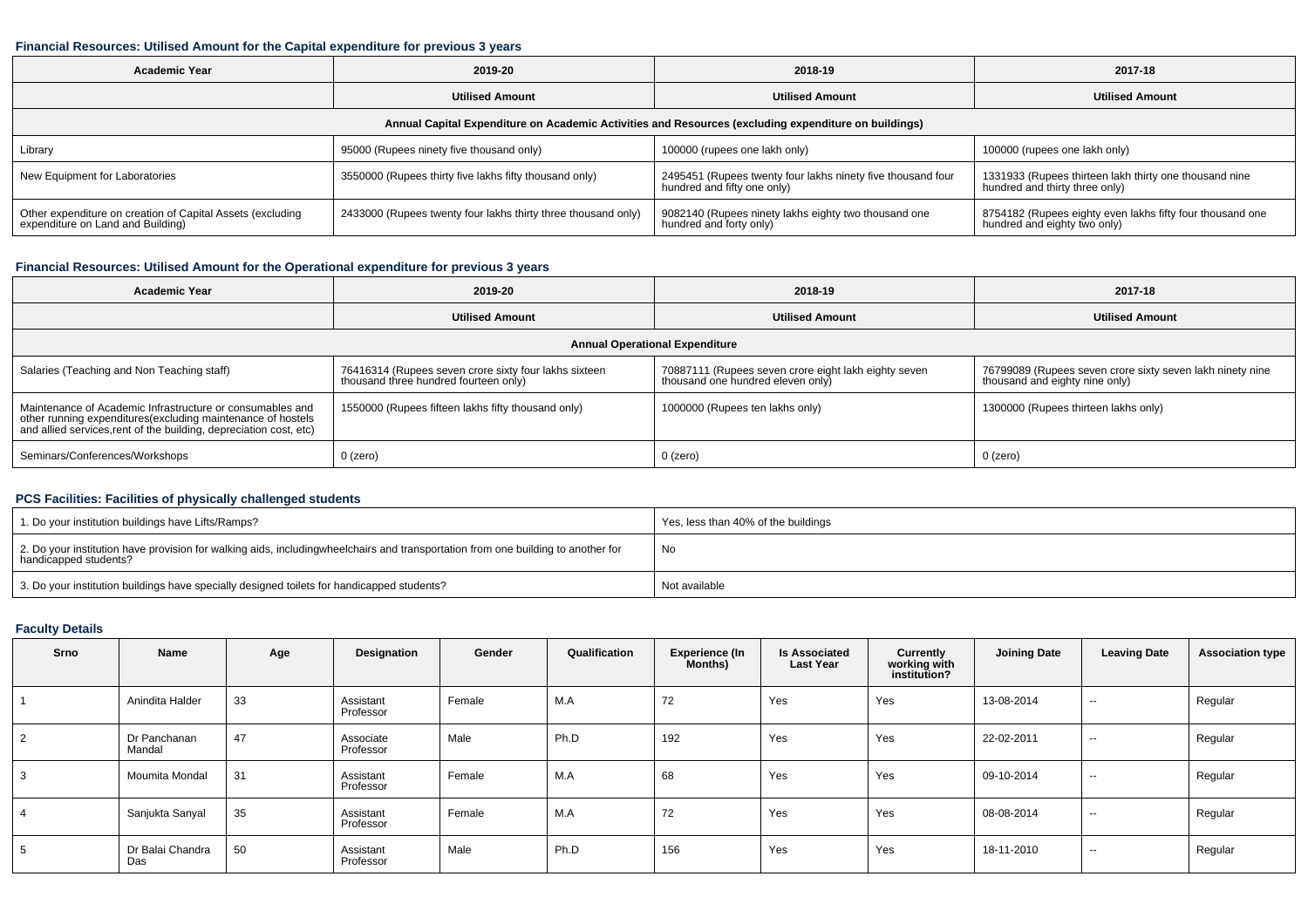| 6              | Dr Mahuya<br>Chakrabarti        | 47 | Associate<br>Professor | Female | Ph.D    | 228 | Yes | Yes | 04-10-2016 | --                       | Regular |
|----------------|---------------------------------|----|------------------------|--------|---------|-----|-----|-----|------------|--------------------------|---------|
| $\overline{7}$ | Dr Sujit Ghosh                  | 35 | Assistant<br>Professor | Male   | Ph.D    | 66  | Yes | Yes | 25-02-2015 | $\overline{\phantom{a}}$ | Regular |
| 8              | Dr Debajyoti Saha               | 33 | Assistant<br>Professor | Male   | Ph.D    | 62  | Yes | Yes | 27-05-2015 | $\overline{\phantom{a}}$ | Regular |
| 9              | Dr Rituparna<br>Kundu Chaudhuri | 42 | Assistant<br>Professor | Female | Ph.D    | 138 | Yes | Yes | 05-01-2015 | $\overline{\phantom{a}}$ | Regular |
| 10             | Dr Sutapa Sanyal                | 44 | Assistant<br>Professor | Female | Ph.D    | 158 | Yes | Yes | 16-06-2015 | $\overline{\phantom{a}}$ | Regular |
| 11             | Dr Kaushik Sarkar               | 35 | Assistant<br>Professor | Male   | Ph.D    | 56  | Yes | Yes | 06-11-2015 | $\overline{\phantom{a}}$ | Regular |
| 12             | Manojit Mandal                  | 33 | Assistant<br>Professor | Male   | M.A     | 25  | Yes | Yes | 30-07-2018 | $\overline{\phantom{a}}$ | Regular |
| 13             | Dr Sobhan Niyogi                | 51 | Other                  | Male   | Ph.D    | 240 | Yes | Yes | 20-01-2015 | $\overline{\phantom{a}}$ | Regular |
| 14             | Dr Indrani<br>Goswami           | 49 | Assistant<br>Professor | Female | Ph.D    | 228 | Yes | Yes | 27-05-2011 | $\overline{\phantom{a}}$ | Regular |
| 15             | Debahuti Sarkar                 | 35 | Assistant<br>Professor | Female | M.A     | 72  | Yes | Yes | 06-08-2014 | $\overline{\phantom{a}}$ | Regular |
| 16             | Mainak Putatunda                | 32 | Assistant<br>Professor | Male   | M. Phil | 57  | Yes | Yes | 30-11-2015 | $\overline{\phantom{a}}$ | Regular |
| 17             | Dr Swati<br>Bhattacharya        | 46 | Assistant<br>Professor | Female | Ph.D    | 132 | Yes | Yes | 03-12-2013 | $\overline{\phantom{a}}$ | Regular |
| 18             | Buddhiswar<br>Haldar            | 35 | Assistant<br>Professor | Male   | M. Phil | 55  | Yes | Yes | 05-01-2016 | $\overline{\phantom{a}}$ | Regular |
| 19             | Indrita Saha                    | 29 | Assistant<br>Professor | Female | M.Sc.   | 71  | Yes | Yes | 22-08-2016 | $\overline{\phantom{a}}$ | Regular |
| 20             | Dr Pranab<br>Bhattacharjee      | 48 | Assistant<br>Professor | Male   | Ph.D    | 168 | Yes | Yes | 31-08-2016 | $\overline{\phantom{a}}$ | Regular |
| 21             | Nirmalendu Hui                  | 43 | Assistant<br>Professor | Male   | M.Sc.   | 120 | Yes | Yes | 13-03-2015 | $\overline{\phantom{a}}$ | Regular |
| 22             | Dr Rubina<br>Rahaman            | 31 | Assistant<br>Professor | Female | Ph.D    | 27  | Yes | Yes | 04-05-2018 | $\overline{\phantom{a}}$ | Regular |
| 23             | Dr Himani Biswas                | 36 | Assistant<br>Professor | Female | Ph.D    | 56  | Yes | Yes | 06-11-2015 | $\overline{\phantom{a}}$ | Regular |
| 24             | Dr Sharmistha<br>Maity          | 48 | Assistant<br>Professor | Female | Ph.D    | 168 | Yes | Yes | 19-03-2007 | --                       | Regular |
| 25             | Dr Pulakesh<br>Ghosh            | 44 | Assistant<br>Professor | Male   | Ph.D    | 120 | Yes | Yes | 10-09-2014 | $\overline{\phantom{a}}$ | Regular |
| 26             | Dr Amaresh<br>Mandal            | 49 | Associate<br>Professor | Male   | Ph.D    | 228 | Yes | Yes | 02-12-2015 | ۰.                       | Regular |
| 27             | Pitambar Nirala                 | 34 | Assistant<br>Professor | Male   | M.A     | 68  | Yes | Yes | 09-10-2014 | ۰.                       | Regular |
| 28             | Edha Chakrabarti                | 39 | Assistant<br>Professor | Female | M.A     | 72  | Yes | Yes | 31-07-2014 | ۰.                       | Regular |
| 29             | Dr Lila Mahato                  | 48 | Associate<br>Professor | Female | Ph.D    | 240 | Yes | Yes | 11-07-2014 | $\overline{\phantom{a}}$ | Regular |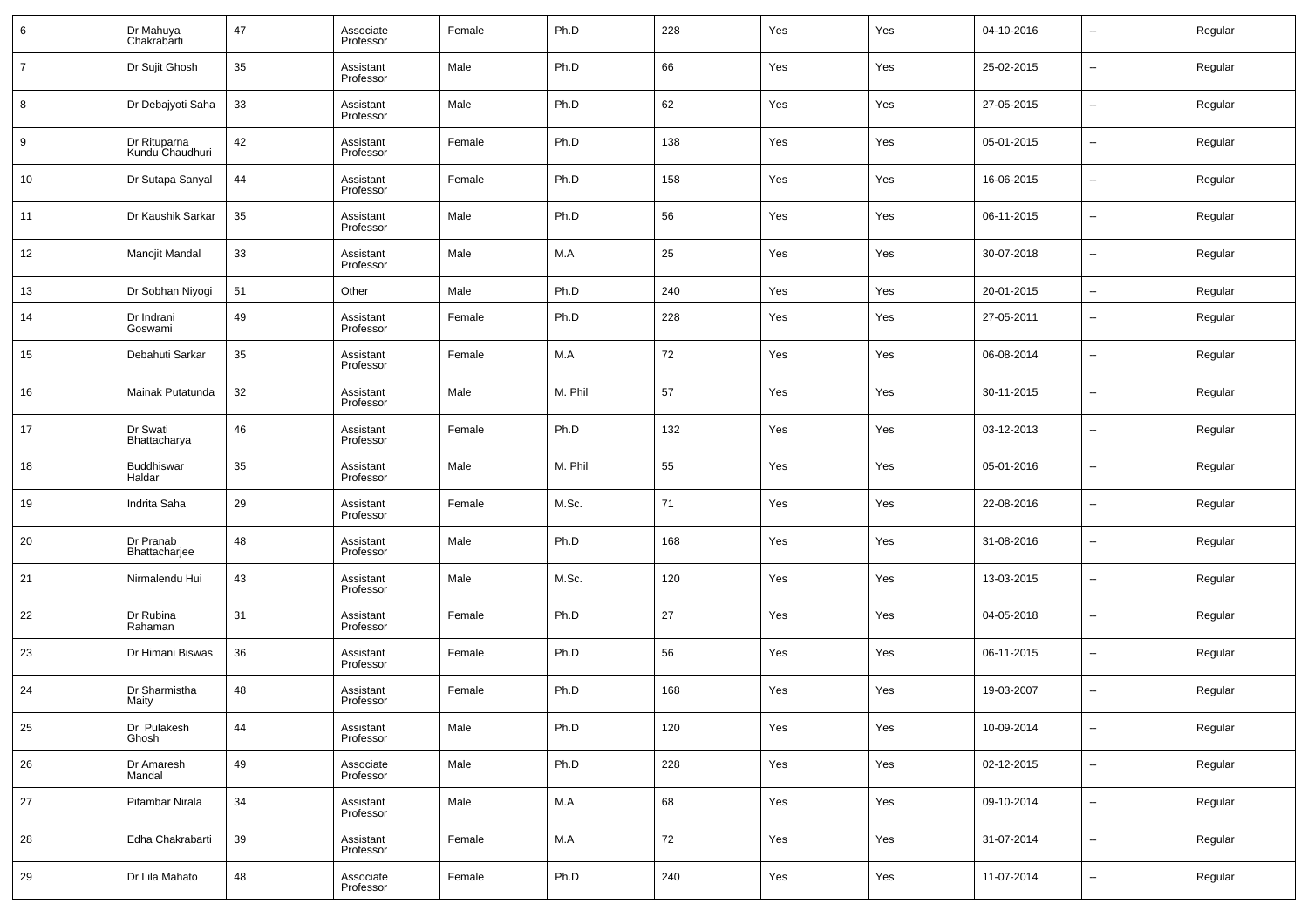| 30 | Dr Debika Ghosh                       | 28 | Assistant<br>Professor | Female | Ph.D    | 54  | Yes | Yes | 25-07-2016 | $\sim$                   | Regular |
|----|---------------------------------------|----|------------------------|--------|---------|-----|-----|-----|------------|--------------------------|---------|
| 31 | Dr Gopal Das                          | 39 | Assistant<br>Professor | Male   | Ph.D    | 120 | Yes | Yes | 09-04-2015 | $\overline{\phantom{a}}$ | Regular |
| 32 | Dr Subhadip Nath                      | 34 | Assistant<br>Professor | Male   | Ph.D    | 66  | Yes | Yes | 26-02-2015 | $\sim$                   | Regular |
| 33 | Dr Pintu Banerjee                     | 49 | Associate<br>Professor | Male   | Ph.D    | 210 | Yes | Yes | 18-12-2008 | $\sim$                   | Regular |
| 34 | Dr Sumana Das                         | 43 | Assistant<br>Professor | Female | Ph.D    | 193 | Yes | Yes | 13-02-2014 | $\sim$                   | Regular |
| 35 | Dr Achintya<br>Mohan Goswami          | 36 | Assistant<br>Professor | Male   | Ph.D    | 123 | Yes | Yes | 13-04-2010 | $\sim$                   | Regular |
| 36 | Dr Kalidas Das                        | 51 | Associate<br>Professor | Male   | Ph.D    | 240 | Yes | Yes | 18-09-2018 | $\overline{\phantom{a}}$ | Regular |
| 37 | Sambuddha<br>Ghosh                    | 32 | Assistant<br>Professor | Male   | M.A     | 72  | Yes | Yes | 21-01-2016 | $\sim$                   | Regular |
| 38 | Dr Ritankar<br>Mukherjee              | 38 | Assistant<br>Professor | Male   | Ph.D    | 60  | Yes | Yes | 19-12-2015 | $\overline{\phantom{a}}$ | Regular |
| 39 | Ranita Ghosh                          | 31 | Assistant<br>Professor | Female | M. Phil | 52  | Yes | Yes | 05-03-2016 | $\sim$                   | Regular |
| 40 | Tanmoy<br>Bhattacharjee               | 38 | Assistant<br>Professor | Male   | M.A     | 56  | Yes | Yes | 19-12-2015 | $\overline{\phantom{a}}$ | Regular |
| 41 | Md Eltutmis                           | 36 | Assistant<br>Professor | Male   | M.A     | 56  | Yes | Yes | 10-12-2015 | $\overline{\phantom{a}}$ | Regular |
| 42 | Sharmistha Das                        | 44 | Assistant<br>Professor | Female | M.Sc.   | 168 | Yes | Yes | 13-09-2014 | --                       | Regular |
| 43 | Dr Subrata Rana                       | 34 | Assistant<br>Professor | Male   | Ph.D    | 71  | Yes | Yes | 10-09-2014 | $\overline{\phantom{a}}$ | Regular |
| 44 | <b>Bishwajit Paul</b>                 | 38 | Assistant<br>Professor | Male   | M.Sc.   | 132 | Yes | Yes | 08-06-2009 | --                       | Regular |
| 45 | Dr Abhijit Biswas                     | 33 | Assistant<br>Professor | Male   | Ph.D    | 56  | Yes | Yes | 14-12-2015 | $\overline{\phantom{a}}$ | Regular |
| 46 | Dr Somanjana<br>Khatua                | 35 | Assistant<br>Professor | Female | Ph.D    | 64  | Yes | Yes | 10-03-2015 | $\sim$                   | Regular |
| 47 | Chandan Sarkar                        | 36 | Assistant<br>Professor | Male   | M.Sc.   | 64  | Yes | Yes | 03-03-2015 | --                       | Regular |
| 48 | Surjya Kumar<br>Mandal                | 57 | Other                  | Male   | M.LISc  | 243 | Yes | Yes | 05-03-2016 | $\overline{a}$           | Regular |
| 49 | Dr Sarmishtha<br>Chanda               | 45 | Assistant<br>Professor | Female | Ph.D    | 141 | Yes | Yes | 09-09-2014 | $\sim$                   | Regular |
| 50 | Dr Maitrayee<br>Banerjee<br>Mukherjee | 43 | Assistant<br>Professor | Female | Ph.D    | 130 | Yes | Yes | 18-02-2019 | $\overline{\phantom{a}}$ | Regular |
| 51 | Dr Pritha Mandal                      | 36 | Assistant<br>Professor | Female | Ph.D    | 134 | Yes | Yes | 05-04-2019 | $\sim$                   | Regular |
| 52 | SEWLI DAS<br>KARMAKAR                 | 51 | Associate<br>Professor | Female | M. Phil | 264 | Yes | Yes | 06-06-2019 | $\overline{\phantom{a}}$ | Regular |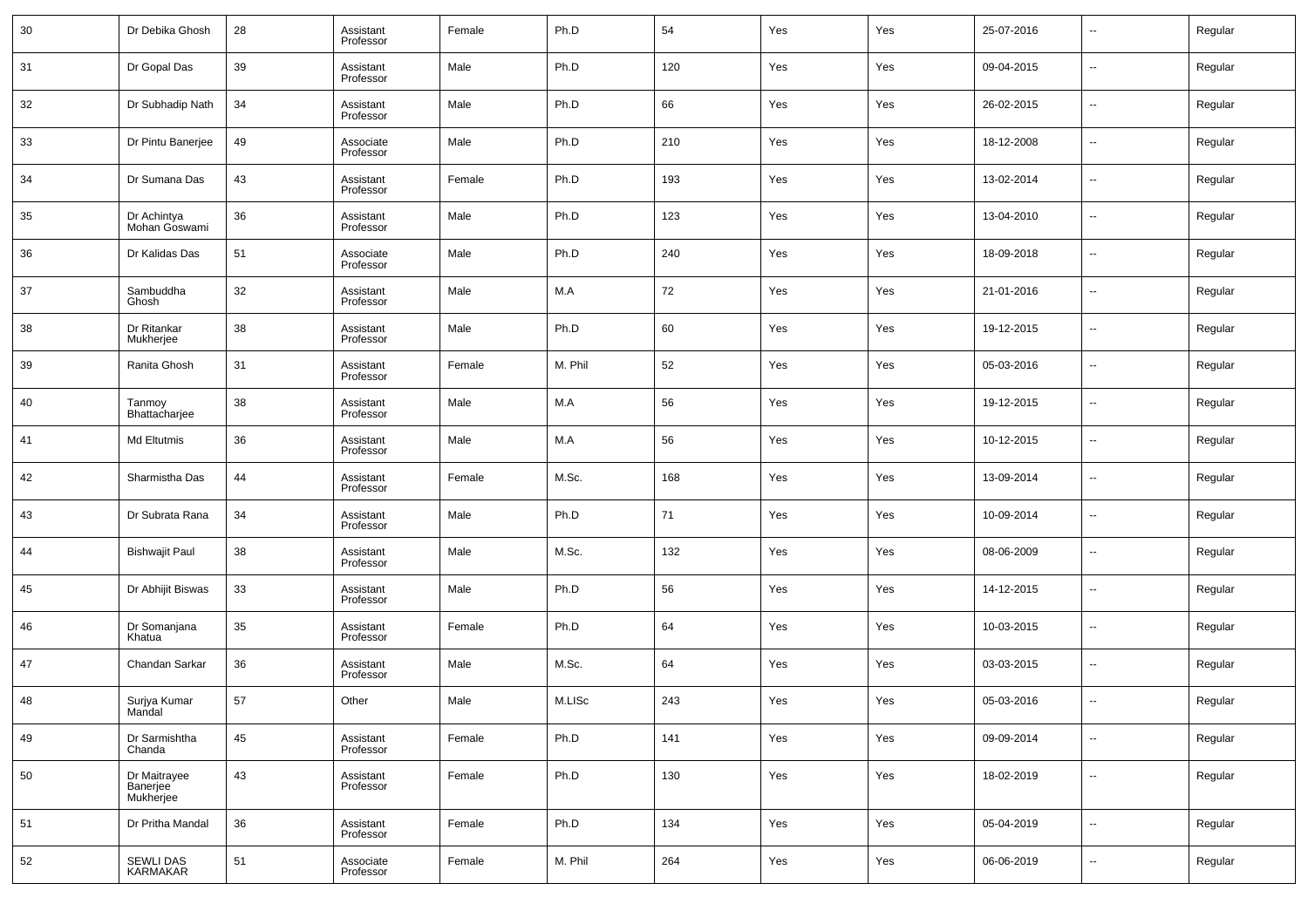| 53 | Debasree Bose                                          | 28 | Assistant<br>Professor | Female | M. Phil       | 18  | Yes | Yes | 01-02-2019 | $\sim$                   | Regular |
|----|--------------------------------------------------------|----|------------------------|--------|---------------|-----|-----|-----|------------|--------------------------|---------|
| 54 | <b>MOUMITA BASU</b>                                    | 39 | Assistant<br>Professor | Female | M. Phil       | 136 | Yes | Yes | 12-03-2019 | --                       | Regular |
| 55 | Dr Sreerupa Ray                                        | 43 | Assistant<br>Professor | Female | Ph.D          | 178 | Yes | Yes | 07-05-2019 | $\overline{\phantom{a}}$ | Regular |
| 56 | Dr ASHRUMITA<br><b>BHATTACHARYA</b>                    | 39 | Assistant<br>Professor | Female | Ph.D          | 118 | Yes | Yes | 10-05-2019 | --                       | Regular |
| 57 | ANAMIKA<br><b>ADHIKARI</b><br><b>BHATTACHARJE</b><br>F | 40 | Other                  | Female | M. Phil       | 240 | Yes | Yes | 07-08-2007 | ш.                       | Regular |
| 58 | <b>KAUSTABI</b><br>MAITRA                              | 36 | Other                  | Female | M. Phil       | 132 | Yes | Yes | 01-08-2008 | --                       | Regular |
| 59 | Payel<br>Bhattacharya                                  | 36 | Other                  | Female | M.A           | 128 | Yes | Yes | 01-12-2009 | --                       | Regular |
| 60 | Dr Bhaskar<br>Samanta                                  | 41 | Other                  | Male   | Ph.D          | 128 | Yes | Yes | 01-12-2009 | --                       | Regular |
| 61 | SWAGATA DEY                                            | 45 | Other                  | Female | M.A.(History) | 204 | Yes | Yes | 02-07-2003 | $\sim$                   | Regular |
| 62 | Dr Hiranmay Pal                                        | 54 | Other                  | Male   | Ph.D          | 175 | Yes | Yes | 06-01-2006 | $\sim$                   | Regular |
| 63 | <b>Tirtha Sarkar</b>                                   | 41 | Other                  | Male   | M.A.(History) | 183 | Yes | Yes | 12-04-2005 | $\overline{\phantom{a}}$ | Regular |
| 64 | Dr Sumana<br>Tarafder<br>Mukherjee                     | 48 | Other                  | Female | Ph.D          | 144 | Yes | Yes | 01-08-2008 | --                       | Regular |
| 65 | Ranjit Nandi                                           | 40 | Other                  | Male   | M. Phil       | 144 | Yes | Yes | 10-08-2007 | $\overline{\phantom{a}}$ | Regular |
| 66 | ARJUN DAS                                              | 40 | Assistant<br>Professor | Male   | M.Sc.         | 134 | Yes | Yes | 28-02-2019 | $\sim$                   | Regular |
| 67 | Dr SAMSUL<br><b>HOQUE</b>                              | 32 | Assistant<br>Professor | Male   | Ph.D          | 69  | Yes | Yes | 26-09-2019 | $\sim$                   | Regular |
| 68 | Dr Ashraful Islam<br>Laskar                            | 34 | Assistant<br>Professor | Male   | Ph.D          | 13  | Yes | Yes | 20-07-2019 | н.                       | Regular |
| 69 | Abinash Darnal                                         | 29 | Assistant<br>Professor | Male   | M. Phil       | 14  | Yes | Yes | 13-06-2019 | $\sim$                   | Regular |
| 70 | <b>MEHEDI HASAN</b><br>MANDAL                          | 29 | Assistant<br>Professor | Male   | M. Phil       | 14  | Yes | Yes | 24-09-2019 | --                       | Regular |
| 71 | ARNAB MANDAL                                           | 27 | Assistant<br>Professor | Male   | M.A           | 13  | Yes | Yes | 16-10-2019 | --                       | Regular |
| 72 | SUMAN<br><b>BANERJEE</b>                               | 30 | Assistant<br>Professor | Male   | M. Phil       | 13  | Yes | Yes | 16-10-2019 | $\sim$                   | Regular |
| 73 | Dr Tanmay Sanyal                                       | 38 | Assistant<br>Professor | Male   | Ph.D          | 13  | Yes | Yes | 22-10-2019 | $\sim$                   | Regular |
| 74 | Dr Krishnendu<br>Sarkar                                | 34 | Assistant<br>Professor | Male   | Ph.D          | 49  | Yes | Yes | 23-12-2019 | $\sim$                   | Regular |
| 75 | <b>MEBAR HOSSAIN</b>                                   | 28 | Assistant<br>Professor | Male   | M. Phil       | 6   | Yes | Yes | 01-02-2020 | $\overline{\phantom{a}}$ | Regular |
| 76 | <b>MOM ROY</b><br><b>CHOWDHURY</b>                     | 47 | Assistant<br>Professor | Female | M. Phil       | 185 | Yes | Yes | 06-12-2019 | $\sim$                   | Regular |